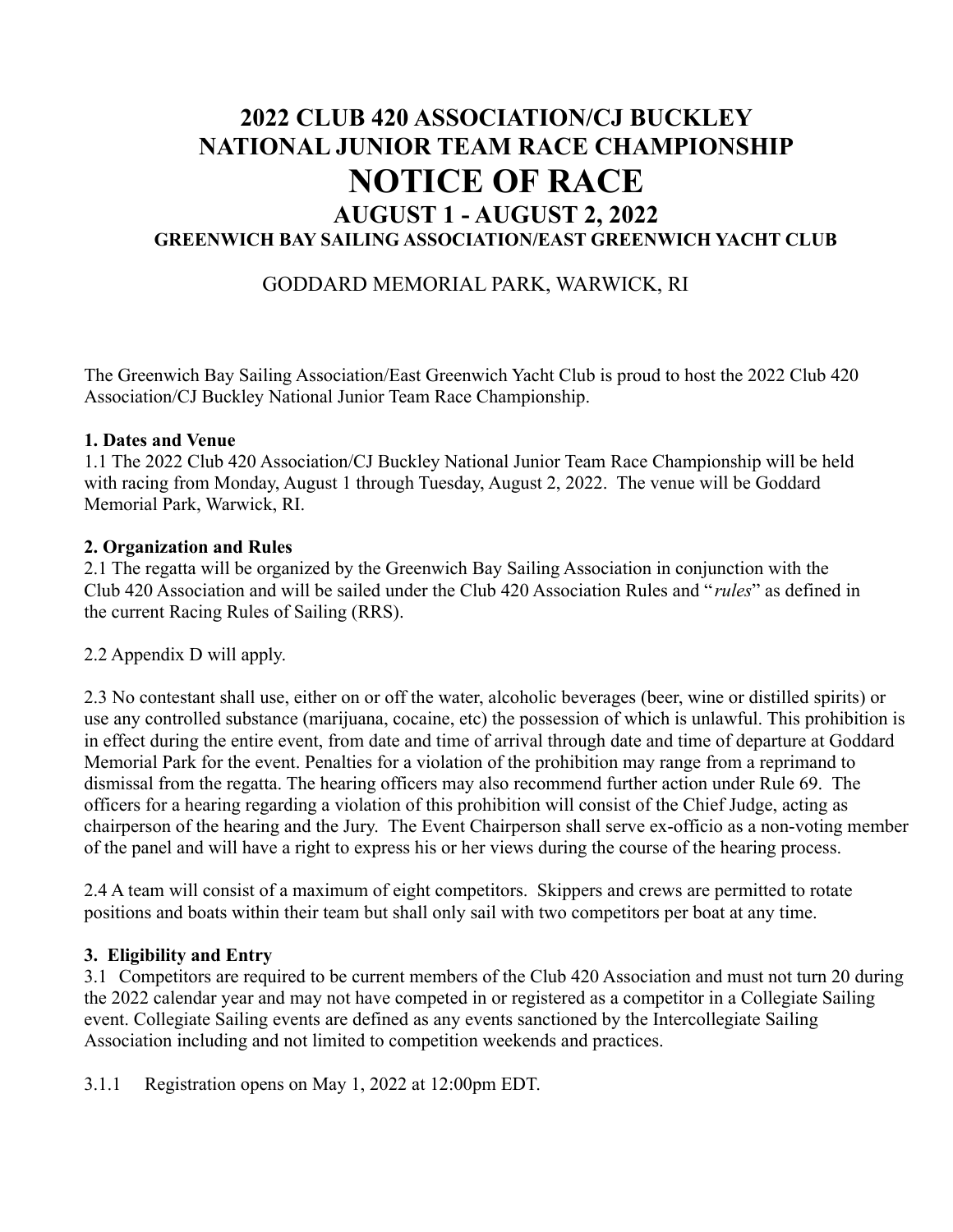3.2 Team Registration: A team may consist of a minimum of 6 and a maximum of 8 competitors. **Each competitor shall complete a registration form and requisite waivers**. Team registration is not complete until 6 competitors with valid Club 420 Association memberships have paid.

3.3 Specific Individuals: Teams must specify actual competitors with valid Club 420 membership numbers. Teams will not be confirmed until 6 competitors with valid Club 420 Association memberships have paid.

3.4 Registration Substitution: Confirmed teams may switch up to 2 competitors following confirmation of their registration. Except for exceptional circumstances, a confirmed team wishing to make changes to their registration after July 1 may forfeit their entry. Forfeiture of registration is at the sole discretion of the Regatta Chairman, Chief Umpire, and Chief Scoring Official.

3.5 Entry Fees: The entry fee is \$125 per person if payment and the registration are completed online by June 30, 2022. Registrations completed between July 1 and by August 1, 2022 must pay \$150 per person. Registration closes for the event at 8 PM on Sunday, August 1, 2022.

3.6 Team Limit: This regatta is capped at 24 teams, admitted on a first-come first-served basis. After 24 teams have entered, a waitlist will be created. A team's entry is not considered complete until entry fees for at least 6 competitors with valid Club 420 memberships have been paid online.

3.7 Refunds: For a completed team that is registered, and then withdraws from the regatta prior to June 30, a full refund less the processing fee will be issued. For teams withdrawing after June 30, no refund will be issued. Individuals on an incomplete team will receive full refunds less processing fees.

**4. Format of the Regatta.** The exact format for this regatta will be described in the Sailing Instructions, and the format for each day will be announced at the skipper's meeting. The intention is to have a swiss league style round robin followed by a knock-out elimination for the top tier of teams.

#### **5. Schedule**

| Monday  | August 1         | $0800 - 0900$<br>0900<br>1030 | Check in<br><b>Competitors Meeting</b><br><b>First Warning Signal</b> |
|---------|------------------|-------------------------------|-----------------------------------------------------------------------|
|         | racing to follow |                               |                                                                       |
| Tuesday | August 2         | 0900                          | Competitors' Meeting                                                  |
|         |                  | 1000                          | <b>First Warning Signal</b>                                           |
|         |                  | racing to follow              |                                                                       |
|         |                  | 1500<br>After racing          | No warning signal after this time<br><b>Awards Ceremony</b>           |

#### **6. Racing**

6.1 The racing area will be off of Goddard Memorial Park beach.

#### **7. Course.**

7.1 A "Digital N" course will be used and described in the Sailing Instructions.

# **8. Scoring.**

8.1 Scoring will be in accordance with RRS D3.1, except that RRS D3.1 (a) and (b) are deleted and replaced by: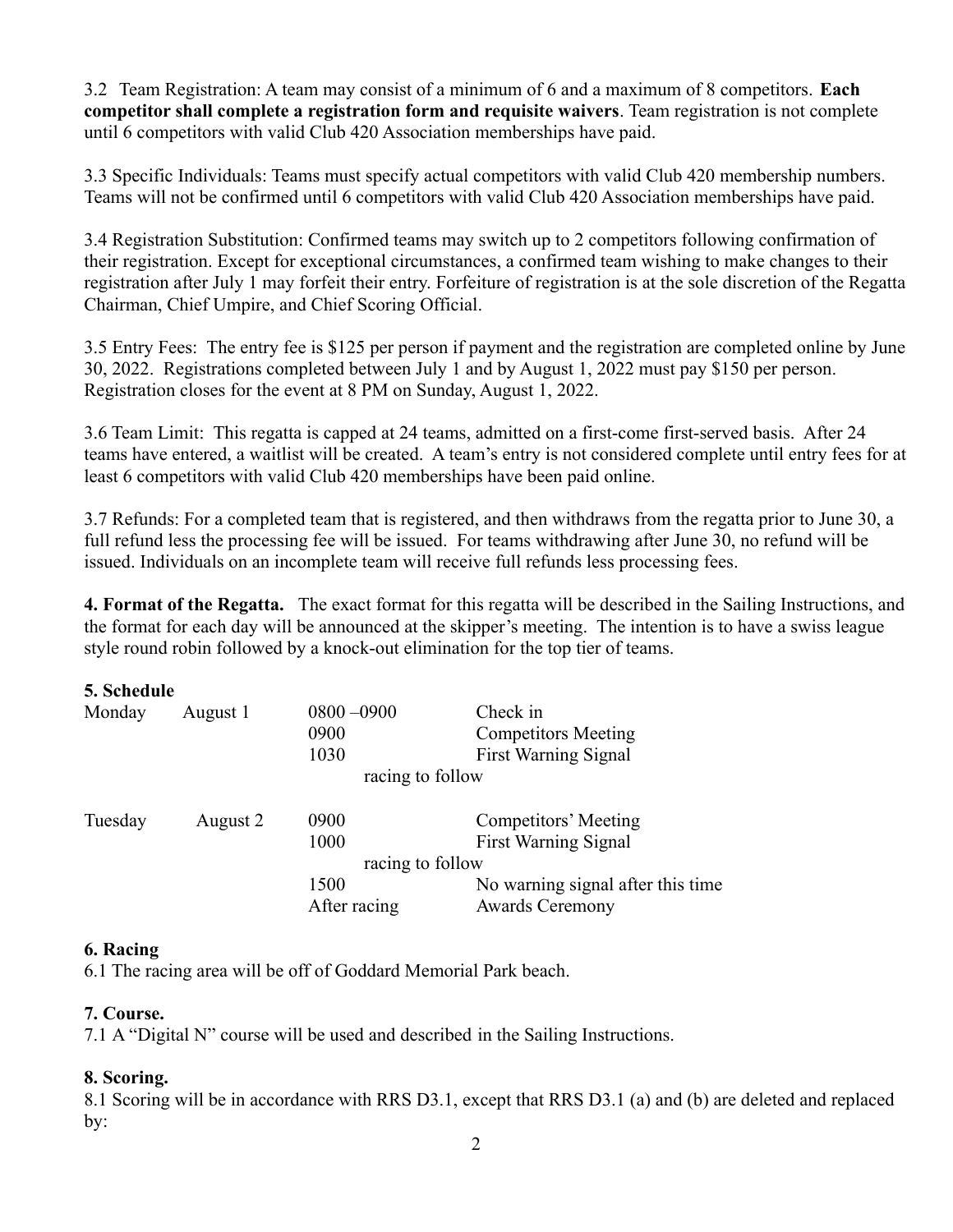"(a) Each boat finishing a race shall be scored points equal to her finishing place except that:

i. A boat that did not compete (DNC), did not start (DNS), did not finish (DNF), retired after finishing (RAF), or that broke RRS 29.1 (OCS), shall be scored 7 points; and ii. A disqualified boat (DSQ) shall be scored 10 points.

#### **9. Sailing Instructions.**

9.1 **S**ailing Instructions will be available online.

## **10. Umpiring and Protests**

10.1 The regatta will be umpired in accordance with RRS D2 [2.1-2.4 and 2.7].

10.2 Breaking Ties - The following methods shall be used for breaking ties:

1) A sail-off, if conditions permit and after prescribed sailing hours if necessary, of a single race between each tied team (which does not affect their overall won/lost records). Races sailed from an incomplete round robin or series, where the tied teams met, shall be used as sail- off races.

2) The number of races won when the tied teams met.

3) Total point difference of the tied teams when they met;

4) A future sail-off, to be scheduled by the Regatta Chairman either at the same site or at a neutral, equitable, site.

c) The methods in NOR 10.2, above, shall be applied in the order specified below when:

i) A tie involves a qualifying place for a future regatta or round, and the tied teams met once - 1, 2, 3, 4; and they met more than once - 2, 1, 3, 4; not more than one sail-off race will be sailed between each tied college before applying 3.

ii) A tie involves a trophy place (1st, 2nd, or 3rd), but not a qualifying place, and the tied teams met once - 1, 2, 3, tie stands; and they met more than once - 2, 1, 3, tie stands;

iii) A tie involves neither a qualifying nor a trophy place - 2, 3, tie stands - unless the race committee, in its discretion, elects to use NOR 10.2(c)(ii), above.

iv) When none of the methods in NOR 10.2 (c)(i), above, are able to break a tie, the place shall be decided by the toss of a coin.

d) Changing the Format - When conditions make the announced format unmanageable, the Regatta Chairman and Protest Committee may alter the format to ensure an equitable determination of the winner.

# **11. Safety**

**11.1** Parents/guardians/or competitors 18 or over at the time of the start of the event are responsible for the safety of the competitors. It is the responsibility solely of the parent(s) of the competitors, or in the instance of the competitor who is 18, the competitor, to decide if the competitor should sail in the weather and sea conditions that might arise during the event. Parents of competitors under 18 not personally attending any part of the event must ensure that another adult is authorized and designated to make these decisions for their child.

**11.2** Competitors who are US citizens or US residents must wear a US Coast Guard approved personal flotation device (PFD), properly secured at all times, from dock to dock except when temporarily adding or removing clothing. Competitors who are citizens or residents of another country shall wear either a US Coast Guard approved PFD or a PFD approved by the country of their citizenship or residence, properly secured at all times, from dock to dock except when temporarily adding or removing clothing. Wet suits, dry suits and inflatable PFD's do not constitute adequate personal buoyancy.